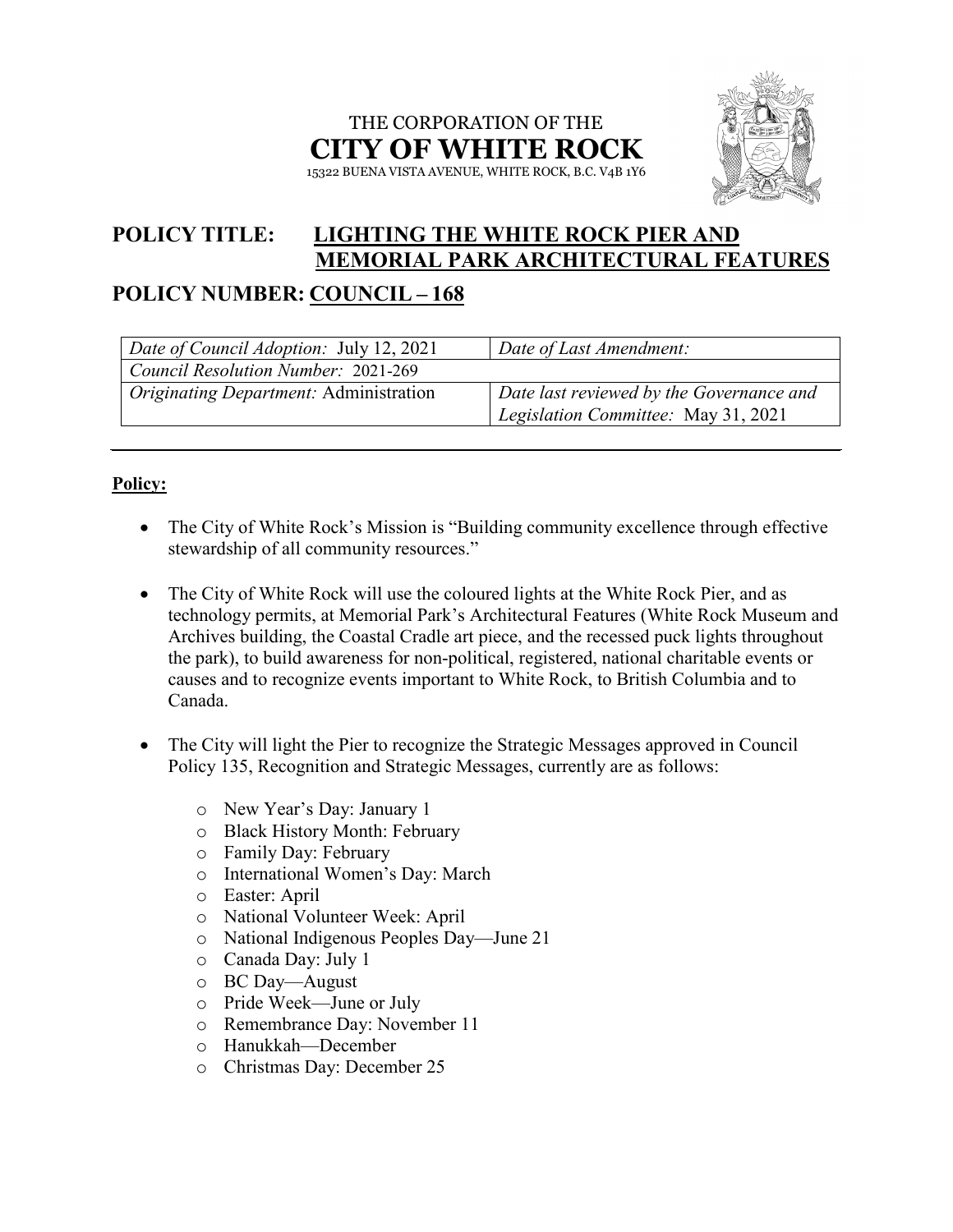Council Policy 168 – Lighting the White Rock Pier and Memorial Park Architectural Features Page 2

- The City of White Rock invites qualifying organizations to schedule from one (1) day to up to one (1) week of select colour of lights on the Pier to assist with that organization's promotional efforts. The amount of time the Pier will be lit will be based on programming and availability.
- Lighting will be added to the Architectural Features in Memorial Park as technology permits.
- Organizations will be asked to submit requests annually using a form on the City's website at least 30 days prior to the requested date. Staff will program the lights monthly, or as required. If a request form is not submitted by the deadline, it may impede the City's ability to meet the request.
- Staff will consider the applications on a first-come, first-served basis and try to accommodate the requests as best as possible.
- The request form will include a component regarding the selected colour, which the City will try to match.
- The Manager of Communications and Government Relations will ensure media relations and social media are used to inform the community that requests can be made, based on specific criteria, to light the White Rock Pier with meaningful colours.
- The Communications Department will post a monthly calendar of those colours and the reasons for the lights on the City's website at a new user-friendly website link, [whiterockcity.ca/](http://www.whiterockcity.ca/)pierlights, and will share the information on the City's Twitter feed as each requested colour is displayed.
- All lighting confirmations are made barring any unforeseen circumstances. The City may need to make last-minute changes to the lighting schedule for a variety of reasons. In these circumstances, the City will try to communicate this to the individual or representative of the organization that submitted the request as quickly as possible and offer another illumination date, if possible.
- The Manager of IT will purchase and oversee the light technology for the Pier and Memorial Park Architectural Features and ensure it is operational using a remote system for programming the lights that can be managed by several employees during business hours.
- Lighting requests not identified in this policy may be decided at the Call of the Mayor. Requests to recognize international events with lighting that have not already been identified in the policy may be considered by Council resolution.
- Unless noted in Policy 135, Recognition of Strategic Messages, or otherwise approved by Council, the City will not consider the following lighting requests: